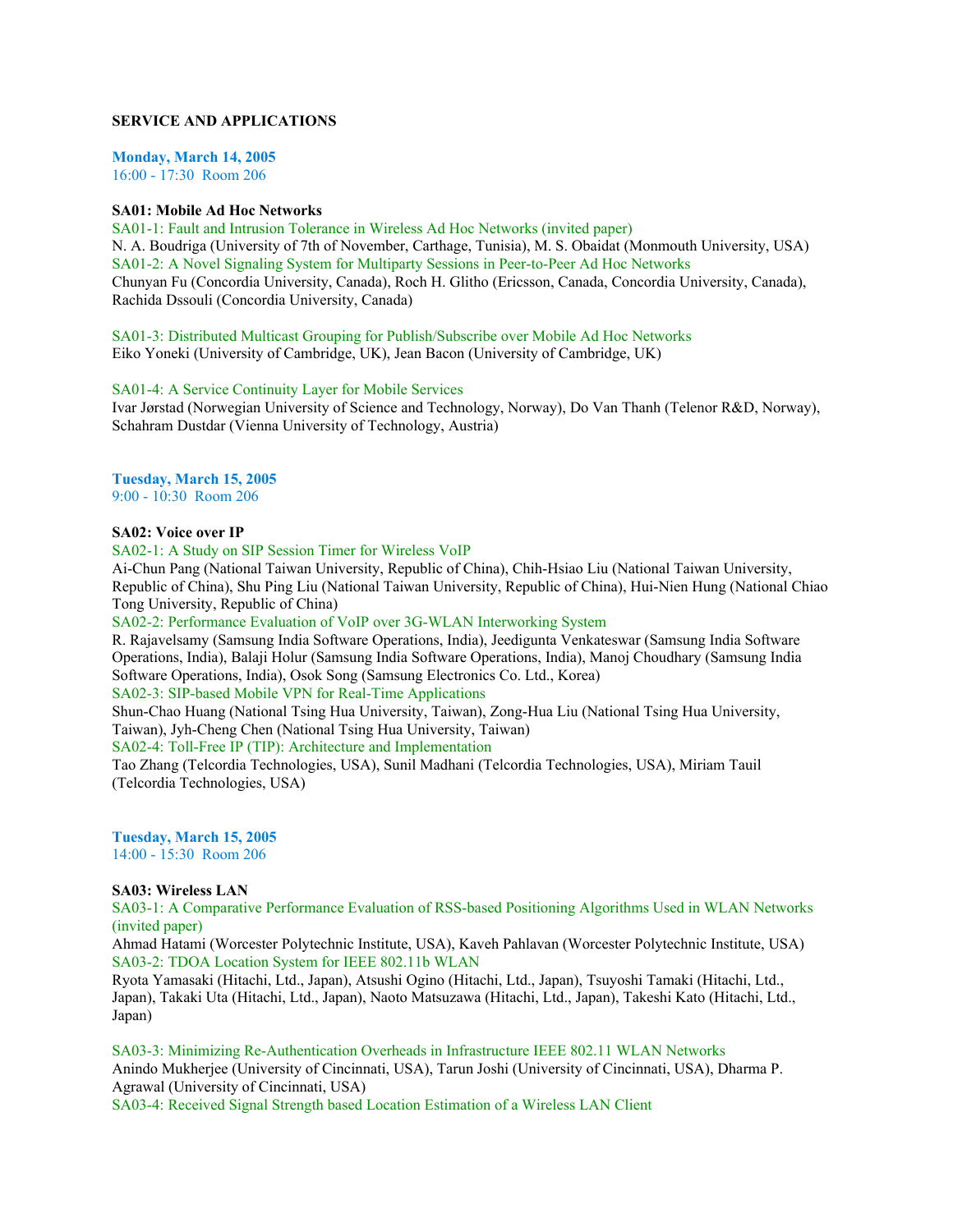Michael Robinson (McGill University, Canada), Ioannis Psaromiligkos (McGill University, Canada)

**Tuesday, March 15, 2005** 16:00 - 17:30 Room 206

#### **SA04: Sensor Networks**

SA04-1: Safety Warning Based on Roadway Sensor Networks

Kai Xing (The George Washington University, USA), Min Ding (The George Washington University, USA), Xiuzhen Cheng (The George Washington University, USA), Shmuel Rotenstreich (The George Washington University, USA)

SA04-2: Fault-Tolerant Target Detection in Sensor Networks

Min Ding (The George Washington University, USA), Dechang Chen (Uniformed Services University of the Health Sciences, USA), Andrew Thaeler (The George Washington University, USA), Xiuzhen Cheng (The George Washington University, USA)

SA04-3: Sensor Data Aggregation for Resource Inventory Applications

Tsung-Han Lin (National Taiwan University, Taiwan), Polly Huang (National Taiwan University, Taiwan) SA04-4: Supporting Group Communication among Interacting Agents in Wireless Sensor Networks Jaewon Shin (Stanford University, USA), Anthony Man–Cho So (Stanford University, USA), Leonidas Guibas (Stanford University, USA)

**Wednesday, March 16, 2005**

9:00 - 10:30 Room 206

## **SA05: Traffic Engineering**

SA05-1: Simulation of Teletraffic Variables in UMTS Networks: Impact of Lognormal Distributed Call Duration Antonietta Spedalieri (Technical University of Catalonia, Spain), Israel Martin-Escalona (Technical University of Catalonia, Spain), Francisco Barcelo (Technical University of Catalonia, Spain)

SA05-2: Performance Implications of Pareto-distributed Cell Residual Time in Distributed Admission Control Scheme (DACS)

S. Thajchayapong (Carnegie Mellon University, USA), O. K. Tonguz (Carnegie Mellon University, USA) SA05-3: Dynamic Packet Scheduling for cdma2000 1xEV-DO Broadcast and Multicast Services

Kyungtae Kang (Seoul National University, Korea), Jinsung Cho (Kyung Hee University, Korea) , Heonshik Shin (Seoul National University, Korea)

SA05-4: A Dummy Segment based Bandwidth Probing Technique to Enhance the Performance of TCP over Heterogeneous Networks

Tarik Taleb (Tohoku University, Japan), Kenichi Kashibuchi (Tohoku University, Japan), Nei Kato (Tohoku University, Japan), Yoshiaki Nemoto (Tohoku University, Japan)

**Wednesday, March 16, 2005** 14:00 - 15:30 Room 205

#### **SA06: Network Architecture Design**

SA06-1: A Consolidated Architecture for 4G/B3G Networks M. Rubaiyat Kibria (The University of Sydney, Australia), Vinod Mirchandani (The University of Sydney, Australia), Abbas Jamalipour (The University of Sydney, Australia)

#### SA06-2: A Lightweight Pervasive Architecture for Fieldwork Environments

Thienne Johnson (Universidade Federal de Pernambuco, Brazil), Djamel Sadok (Universidade Federal de Pernambuco, Brazil)

SA06-3: Design and Implementation of an Architecture Supporting Mobile CORBA Servants under Intermittent Connectivity Environment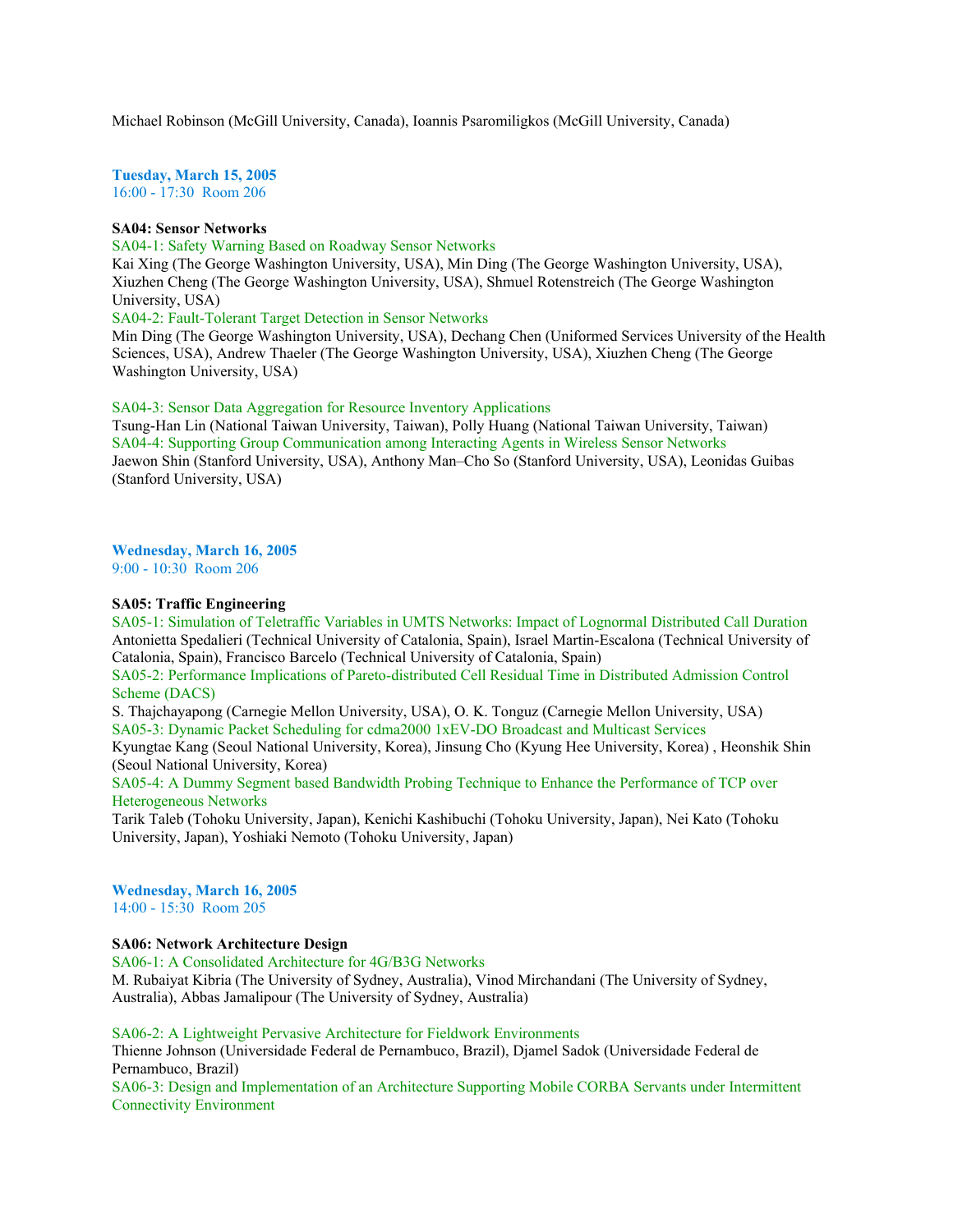Mayank Mishra (Persistent Systems Private Ltd., India), Sanjay Chaudhary (Dhirubhai Ambani Institute of Information and Communication Technology, India)

SA06-4: Integrated Networking Technologies for a Survivable Network

J. Chennikara-Varghese (Telcordia Technologies, Inc., USA), A. Dutta (Telcordia Technologies, USA), A. Cheng (Telcordia Technologies, USA), D. Chee (Telcordia Technologies, Inc., USA), M. Elaoud (Telcordia Technologies, USA), T. McAuley (Telcordia Technologies, USA), I. Sebuktekin (Telcordia Technologies, USA), B. Kim (Telcordia Technologies, USA), K. D. Wong (Telcordia Technologies, USA), J. Burns (Telcordia Technologies, USA), M. Yajnik (Telcordia Technologies, USA), L. Wong (Telcordia Technologies, USA), K. Young (Telcordia Technologies, USA), Henning Schulzrinne (Columbia University, USA)

**Wednesday, March 16, 2005**

9:00 - 10:30 Room 205

## **SA07: Service Accountability**

SA07-1: An AAA based Service Customization Framework for Public WLANs Farooq Bari (AT&T Wireless Services, USA)

## SA07-2: Sequential Aggregate Signatures for Wireless Routing Protocols

Huafei Zhu (Institute for Infocomm Research, Singapore), Feng Bao (Institute for Infocomm Research, Singapore), Tieyan Li (Institute for Infocomm Research, Singapore), Yongdong Wu (Institute for Infocomm Research, Singapore)

SA07-3: A Simple Approach to Charging and Billing of Packetized Applications

Gülfem I\_iklar (Bo\_aziçi University, Turkey), Ay\_e Ba\_ar Bener (Bo\_aziçi University, Turkey) SA07-4: Service Survivability in Wireless Networks via Multi-Layer Self-Healing

Latha Kant (Telcordia Technologies Inc., USA), Wai Chen (Telcordia Technologies Inc., USA)

**Wednesday, March 16, 2005**

16:00 - 17:30 Room 205

## **SA08: Cellular System Services**

SA08-1: Mapping of File-Sharing onto Mobile Environments: Feasibility and Performance of eDonkey with GPRS Tobias Hoßfeld (University of Würzburg, Germany), Kurt Tutschku (University of Würzburg, Germany), Frank-Uwe Andersen (Siemens AG, Germany)

SA08-2: Access to IP Multimedia Subsystem of UMTS via PacketCable Network

Mehdi Mani (Institut National des Telecommunications, France), Noël Crespi (Institut National des Telecommunications, France)

SA08-3: A Proxy-based Framework to Enhance User Level Performance of GPRS/UMTS Networks Yue Wang (Tsinghua University, P.R. China), Junxiu Lu (Tsinghua University, P.R. China), Yong Ren (Tsinghua University, P.R. China), Xiuming Shan (Tsinghua University, P.R. China), Yonghua Song (Brunel University, UK)

## SA08-4: IMS-based Push-to-Talk over GPRS/UMTS

Peter Kim (Siemens AG, Germany), Andras Balazs (Siemens AG, Germany), Eddy van den Broek (Siemens AG, Germany), Gerhard Kieselmann (Siemens AG, Germany), Wolfgang Böhm (Siemens AG, Germany)

# **Thursday, March 17, 2005**

9:00 - 10:30 Room 205

## **SA09: Personal and Indoor Services**

SA09-1: A Novel Scheduling Scheme and MAC Enhancements for IEEE 802.15.3 High-Rate WPAN (invited paper)

RanRan Zeng (Beijing University of Posts and Telecommunications, China), Geng-Sheng Kuo (National Chengchi University, Taiwan)